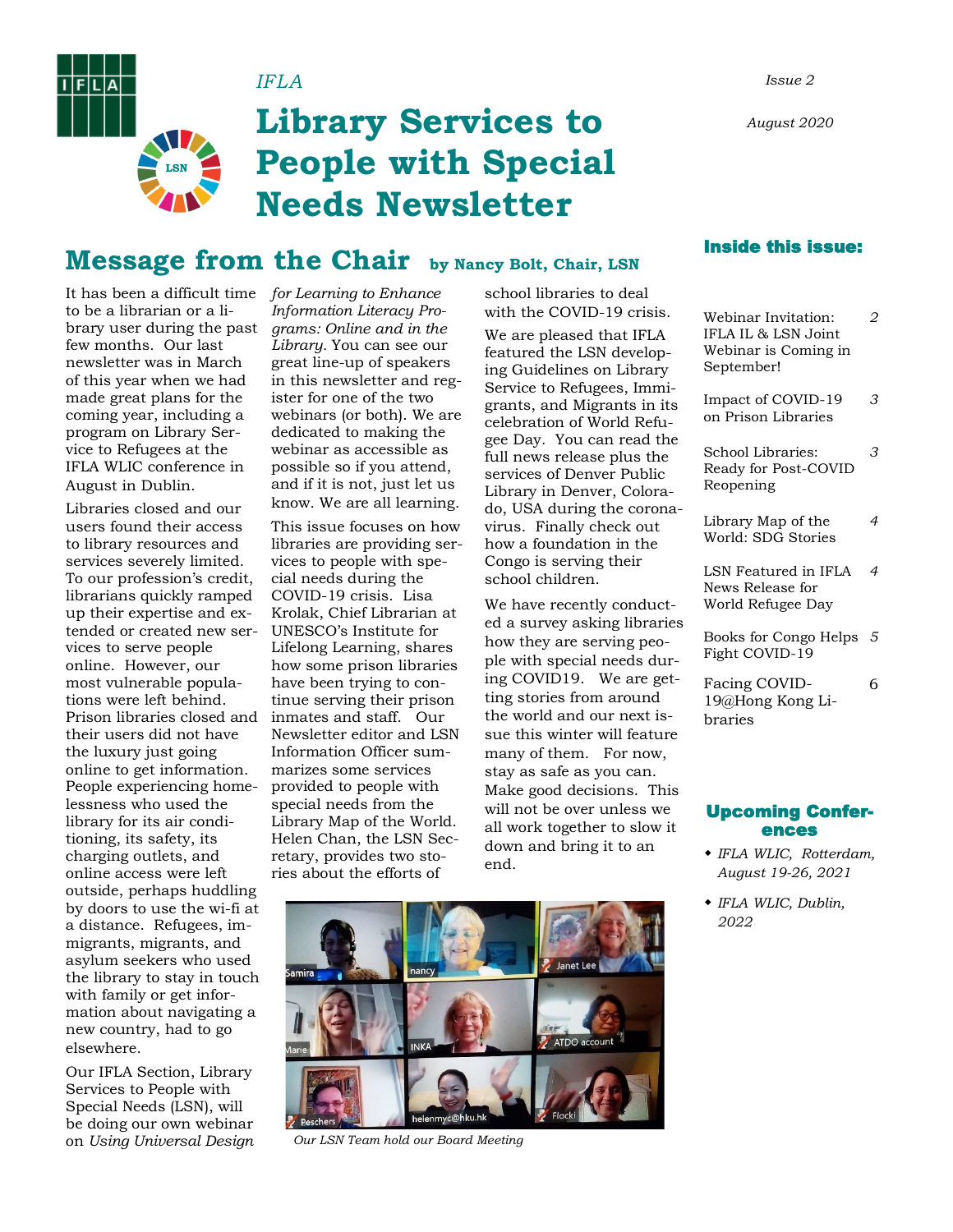## **Webinar Invitation: IFLA IL & LSN Joint Webinar is Coming in September! by Helen Chan, Education for All Foundation and Secretary, LSN**

### **Using Universal Design for Learning to Enhance Information Literacy Programs: Online and in the Library**

The joint webinar from the IFLA Information Literacy (IL) Section and Library Services to People with Special Needs (LSN) Section on "Using Universal Design for Learning to Enhance Information Literacy Programs: Online and in the Library" will be aired live in opposite time zones to accommodate participants in different parts of the world.

The intended audience includes, but is not limited to, any librarians planning Information Literacy courses, librarians providing online user training, library school students, and school librarians.

#### **Webinar I**

Date: Sept 16, 2020 (Wednesday) Time: 14:00 (2pm) Eastern Time Zone in New York (19:00 Universal Time Coordinated/Greenwich Mean Time) Welcome remarks to be delivered by Min Chou, Chair, IFLA Information Literacy Section

#### **Webinar II**

Date: Sept 23, 2020 (Wednesday) Time: 10:00 am Hong Kong Time (6:00 UTC/GMT) Welcome remarks to be delivered by Nancy Bolt, Chair, IFLA Library Services to People with Special Needs

Sign up for one or both webinars. Both webinars will be recorded and made available for delayed viewing.

#### **World Class Speakers on the Topic**

Speakers in Webinar I include:

- Dr. Gihan (Gigi) Mohamad, Assistant Professor at William Paterson University, Wayne, New Jersey, USA. Dr. Mohammad teaches instructional design to pre-service educators.
- Ms. Caroline Smith, the Inclusive Services Consultant at the South Carolina State Library, Columbia, South Carolina, USA. Dr. Smith focuses on issues of equity, diversity, and inclusion within libraries and provides support to public library staff.
- Ms. Renee Grassi, Youth Services Manager at Dakota County Library, Eagan, Minnesota, USA is an author, blogger, speaker, trainer, and advocate for people with disabilities. She is a founding member of SNAILS, an Illinois networking group dedicated to developing more accessible libraries to children and teens with disabilities.

Speakers in Webinar II include:

- Dr. Clayton A. Copeland, Director of the Laboratory for Leadership in Equity of Access and Diversity at the University of South Carolina's School of Information Science, Columbia, South Carolina, USA. Dr. Copeland's research and teaching focus on universal design and equity of access to information for people with disabilities and other underserved populations.
- Prof. Carli Spina, Associate Professor and Head of Research & Instructional Services at the Fashion Institute of Technology. Prof. Spina is coordinator for services to patrons with disabilities and has extensive experience in projects related to accessibility, inclusion, universal design, and user experience.
- Dr. Kim M. Thompson, Associate Dean for Academic Affairs and Associate Professor at the University of South Carolina College of Information and Communication, Columbia, South Carolina, USA. Dr. Thompson's research focuses on the relationship between information access and social inclusion.

Duration of event: 60 minutes; Language: English; Captioning will be available online

Questions about the webinar or if you have access needs (i.e., visual impairment, dyslexia, deafness, language) please contact: Helen Chan, LSN Secretary, [helenmyc331@gmail.com](mailto:mailtohelenmyc331@gmail.com)

#### **Webinar I Registration**

[https://zoom.us/webinar/register/WN\\_QkH3N2VIQFWIBRjaiZyErw](https://zoom.us/webinar/register/WN_QkH3N2VIQFWIBRjaiZyErw)

#### **Webinar II Registration**

[https://zoom.us/webinar/register/WN\\_64MOkZmuQ0y2\\_6g0nwwy4g](https://zoom.us/webinar/register/WN_64MOkZmuQ0y2_6g0nwwy4g)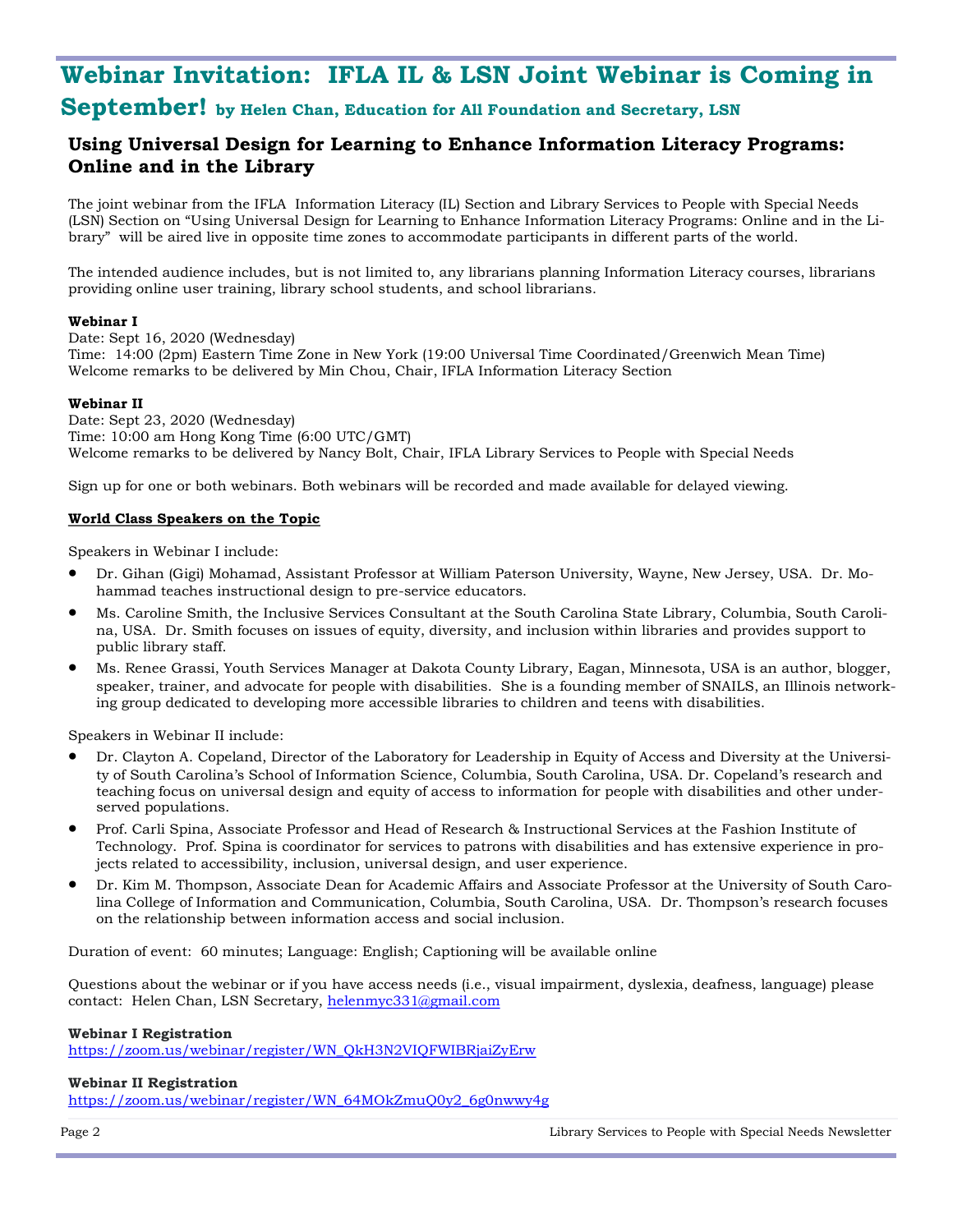### **Impact of COVID-19 on Prison Libraries by Lisa Krolak, Committee member, LSN**



The COVID-19 pandemic has a serious impact on prison systems all over the world. Social distancing is difficult in the prison environment and particularly overcrowded prisons are in a serious health situation. Therefore, in many countries prisoners are released to minimize the risk of infection and to make a place for isolation and distancing of infected prisoners. Some countries even report riots as prisoners are worried about their health situation or they protest against the decision that visitors, such as family members, are currently not allowed. Services, such as education, libraries, worship etc., particularly when supported from the outside, are currently suspended or are implemented differently.

These measures also affect prison libraries and their outreach services. They are closed in most countries due to the pandemic or they provide restricted services. There are

countries where prison libraries are very low on the agenda in light of lifethreatening situations. At the same time there are also prison librarians stating that "the prison library is business as usual and provides stability in very unsecure times" or "Libraries are taking a fundamental role inside prisons in times of crisis."

While many libraries all over the world had to close their doors and moved their services to digital content and online services, this is not possible in the prison environment, as inmates in general do not have access to digital tools and the Internet.

During March to May 2020, I have received extensive reports from 22 countries on their national prison library services.

The majority report that prisons are in lockdown and nobody is allowed to enter from the outside. Prison libraries and their outreach services, such as book clubs, creative writing workshops, reading promotion initiatives, cultural events etc. are suspended when implemented by people entering the prison from the outside, such as professional librarians or community volunteers.

But this is not the case for prison library systems that are run by general prison staff and inmates, which is quite often the case. Having said that, some prison libaries reported that the prison staff normally in charge of the prison library are currently asked to undertake other duties due to the pandemic.

Although open, many of these libraries report limited or alternative services:

- Inmates are not allowed into the library, but have to choose from catalogues and materials are delivered to their cell
- Limited number of inmates are allowed in the prison library to ensure social distancing
- Group activities are transformed into solo activities or take place in smaller groups
- Increased loan periods for selected materials and an increase in loans generally
- Increased interlibrary lending with outside libraries and increased reference by mail services
- Using machines for automated loans and returns of media to avoid social contact.

### **School Libraries: Ready for Post-COVID Reopening by Helen Chan, Secretary, LSN**

In order to provide effective measures on prevention of Coronavirus Disease 2019 (COVID-19) in primary and secondary school libraries, the Hong Kong Teacher-Librarians reviewed the government's related documents, and proposed various ideas on school library operations when schools resume classes. Some suggestions are:

#### **Quarantine books before re-shelvng**

Positioning book drops outside school libraries once schools resume classes is important for pandemic prevention. Process returned books only after seven days when the possible coronavirus COVID-19 on books is dead. Disinfect the book cover, back cover and book spine before being returned to the library shelves.

#### **Cleaning and Disinfecting before Opening School Libraries**

Disinfecting school libraries should be

done before resuming classes. After school starts, books returned by students should be held for one week before cleaning and re-shelving. Schools and Teacher-librarians must guarantee library collections are disinfected regularly. The frequently touched surfaces of furniture, toys, commonly shared items, and floors should be cleaned and disinfected at least twice daily with 1 in 99 parts diluted household bleach while all metallic surfaces should be disinfected with 70% alcohol. Control students' admission to the libraries by limiting the number of students at different timeslots.

#### **Hand Sanitizer, Masks and Gloves to Safequard Against COVID-19**

Providing 70-80% alcohol-based hand sanitizer outside the school libraries for all school stakeholders to clean their hands before and after visiting the libraries is necessary in the current postpandemic phase. All school stakeholders must wear masks in school libraries. Teacher-Librarians and library staff, including student librarians must wear masks and gloves, especially when they handle any library items in school libraries. Parent helpers and volunteers from the community will be discouraged to enter school libraries during this time.

#### **Stop Group Reading activities**

All reading activities or learning zones that run in groups should be suspended even after school resumption till the situation is stable and safe enough to continue. Book exchange projects should be stopped in order to reduce the risk of COVID-19.

For more information about closure, restrictions, and reopening of school libraries, refer to the IFLA webpage.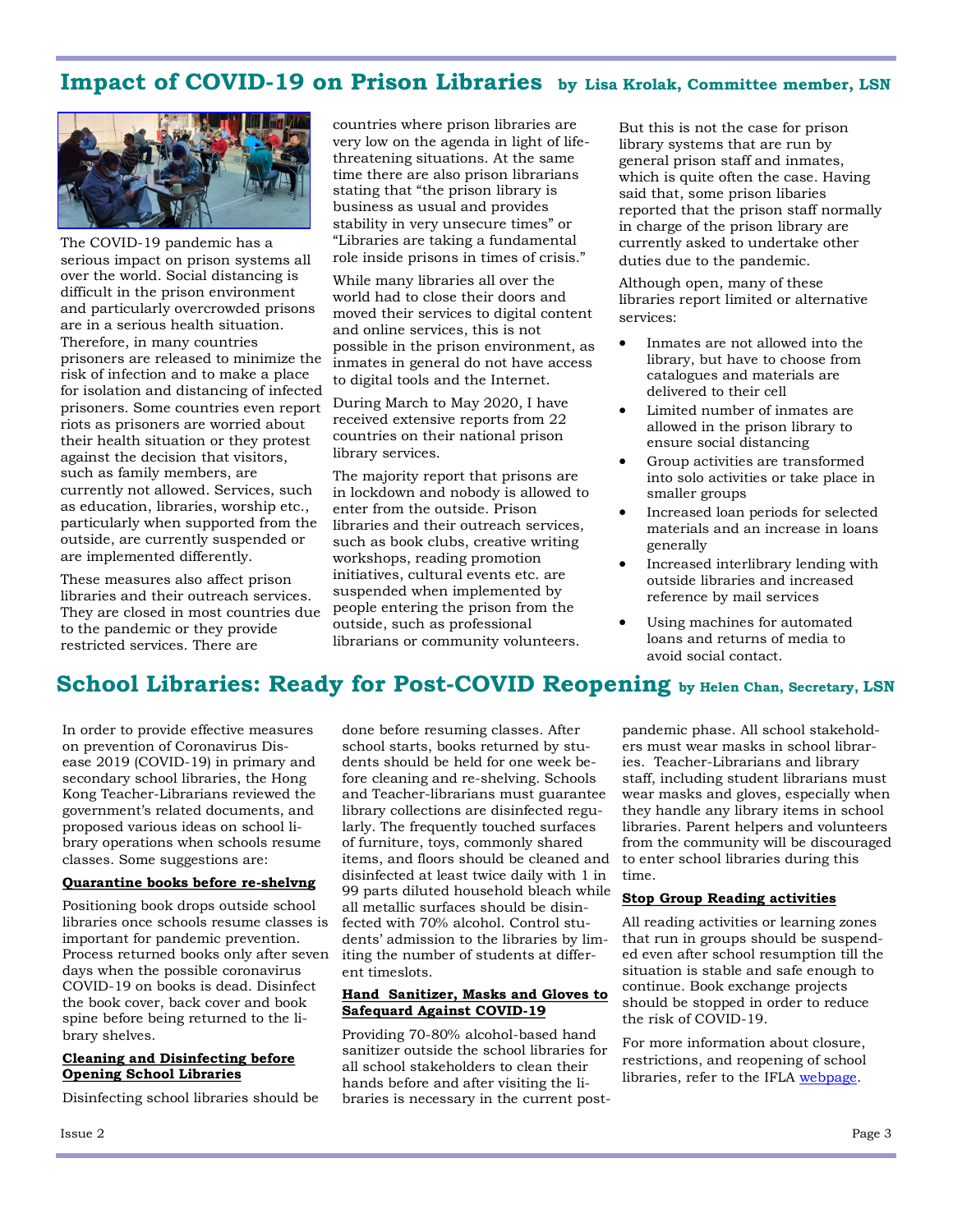### **Library Map of the World: SDG Stories by Janet Lee, Information Officer, LSN**



Stories are an effective tool in telling the mission of a library and the services that it provides. Whether the library is a national, academic,

public, community, or special library, it has stories that illustrate how successfully it delivers free access to all types of information to its citizens. Sharing stories alerts users of their libraries' ability to serve, but also serves as an incentive to other libraries to think creatively about the provision of services whatever the circumstances and capabilities may be.

IFLA provides a graphical platform for these stories on its [Library Map of the](https://librarymap.ifla.org/)  [World,](https://librarymap.ifla.org/) providing libraries from all corners of the world the ability to share their stories of how they contribute to the United Nations Sustainable Development Goals (SDG).

Although many of the stories reflect multiple SDGs, the goal most closely aligned with the interests of the Library Services to People with Special Needs is Goal 10 (Reduce Inequalities within and among countries), which reads: *To reduce inequalities, policies should be universal in principle, paying attention to the needs of disadvantaged and marginalized populations.*

The more than dozen stories currently on the SDG stories tab illustrate services to women, children with disabilities, refugees, the homeless, and individuals diagnosed with autism spectrum disorder. The stories represent libraries in North and South America, Europe, Asia, and Africa.

It is only possible to highlight a few of the innovative solutions to pressing needs of people with special needs. The knisKibera Community Library in Kibera (Kenya), Africa's largest informal settlement, improves access to education by using table computers with pre-loaded educational content related to the school curriculum.

The Suzuki Foundation created the

first specialized service for children with disabilities in the Buenos Aires province in San Miguel Argentina. The programme at the Bebeteca (children's library), the only one in the country, works to address the isolation, inequality, and exclusion of families with disabled children and provides opportunities for strengthening early childhood growth and development. The Bebeteca has launched a mobile project to take its services into institutions working with children in vulnerable situations.

Collaboration with other like-minded institutions is reflected in projects in Chile and in Canada. In 2018, the national registry of homeless people (Chile) identified 12,860 people living on the street, 5% of this population were in the Antofagasta region. Realizing that homeless people seek libraries for safety and services, the Antofagasta Health Services sought out the Antofagasta Regional Library and the VIVA Library to work on an intervention programme together. This cooperation resulted in the cultural outreach program called BiblioStreet (BiblioCalle).

The Toronto (Canada) Public Library collaborated with the Canadian Government's #WelcomeRefugees initia-

tive that resettled over 39,600 Syrian refugees in communities across Canada, of which 6,000 settled in Toronto. Immigrants make up close to 50% of Toronto's overall population. The Toronto Public Library's involvement complemented the city's mobilization efforts to welcome and support Syrian refugee families by providing prearrival and on-going post-settlement support services.

There is no doubt there are potentially hundreds of similar stories that could be shared to the greater library community. To facilitate this process, SDG stories provides a [submission](https://www.surveygizmo.com/s3/4053281/SDG-story-submission)  [form](https://www.surveygizmo.com/s3/4053281/SDG-story-submission) that guides the library through the process. Each SDG story consists of a short description of activity, project or programme and its impact on community as well as links to additional information, pictures, and videos.

Does your library have a story to tell? Share it on IFLA's Library Map of the World SDG stories.



*Children participating in educational activity in the library in Kibera (Kenya) by EIFL is licensed under CCBY 4.0 ifla.org*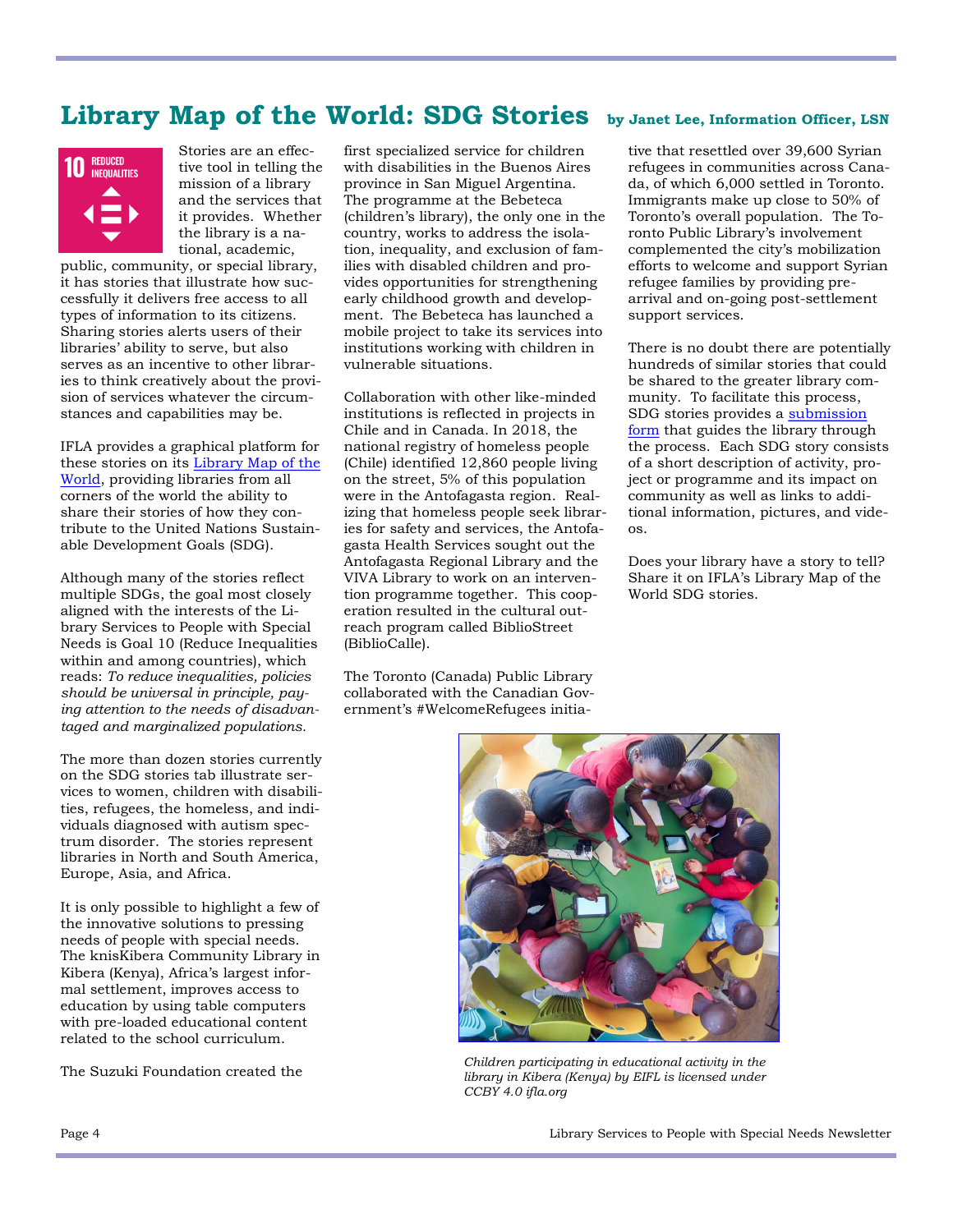## **LSN Featured in IFLA News Release for World Refugee Day** by Nancy Bolt, Chair, LSN

The IFLA Section on Library services to people with Special Needs (LSN) is working on its *International Guidelines for Library Services to Refugees, Immigrants, Migrants, and Asylum Seekers***.** LSN is pleased that IFLA chose to feature the work of the LSN Section to celebrate World Refugee Day.

The *Guidelines* are being collaboratively developed by the Goethe Institute with the support of IFLA's Sections on Public Libraries, Library Services to Multicultural Populations, and Library Services to People with Print Disabilities, with Despina Gerasimidou as editor-in-chief, Nancy Bolt as Chair of LSN, and Samira Zahra representing Goethe. The proposed Guidelines will provide libraries worldwide with effective methods of serving refugees.

The article features results from a survey on how libraries serve refugees, immigrants, migrants, and asylum seekers. It also features the Denver Public Library's ongoing services to this population as well as what the Library is doing during the virus. Nicanor Diaz, the Immigrant Services Manager and Virginia Vassar Aggrey who runs the Plaza Program, described their services under Covid this way:

"The Denver Public Library closed physically, as did most libraries in the state. We quickly began to plan how we could continue to offer services in an online and remote environment. Amongst the solutions we found, people can now schedule a one-on-one appointment with a library staff member to discuss any topic of interest or need, aka questions about citizenship,

homework help, and help with technology. One user wanted help in preparing for a driving test. The Library also offers Online English Conversation Groups 5 days a week and an online Citizenship Study Group 1 day a week. These are free and people are encouraged to sign up and participate. But, the two major barriers in providing service during the pandemic are access to technology and how to use the technology. Many people rely on the library for internet access. With the library closed, this access is limited as are computer classes." The Library also offers a *Guide for Newcomers* offered in 13 languages by the Library's Cultural Inclusivity Services.

LSN is proud to be a part of this international celebration. You can see the full news release at [https://](https://www.ifla.org/node/93156) [www.ifla.org/node/93156](https://www.ifla.org/node/93156)

### **Books for Congo Helps Fight COVID-19 by Shannon O'Rourke Kasali, Guest Author**

Books for Congo is a local Congolese organization that contributes to efforts aimed at promoting a culture of reading in the Democratic Republic of Congo (DRC). The organization was established by Shannon O'Rourke Kasali, an American living and working in the DRC, in an effort to help local organizations and institutions create the libraries they dreamed of. The organization has helped establish 16 libraries and reading rooms, which provide access to information for adults and children in many communities in two provinces of the country. The libraries are used by children and youth to further their studies, they are used by those who dropped out of school to informally continue their education, and they are used as places for local groups to exchange ideas and work to improve their communities. The organization creates libraries, distributes books, trains and builds the capacity of librarians, and promotes reading through community activities including a library bus.

When the COVID-19 crisis hit, the libraries stepped up to share accurate information, dispel rumors and continue to provide adapted services to their patrons and communities. For those libraries that remained open with adapted services, handwashing stations were placed at the entrance to ensure that visitors washed their hands when they arrived and as they left. Masks were worn by librarians and encouraged or made mandatory for patrons. Patrons were permitted to pick up books, but the library buildings were closed to on-site reading. Informative posters focused on educating people on how to prevent the spread of the virus were shared with

the libraries to be posted visibly on their doors. One library also launched a home-delivery service to ensure that out-of-school children continued reading while the schools were closed. Books for Congo also supported the libraries in factchecking rumors that circulated on social media, and accurate information was shared by the libraries on social media and via text/ Whatsapp with their patrons. The libraries are not new to supporting their communities through challenging times, as they also helped to educate their communities and promote handwashing during the recentlyended Ebola outbreak.



*Bibliothèque École de Langues PYE*